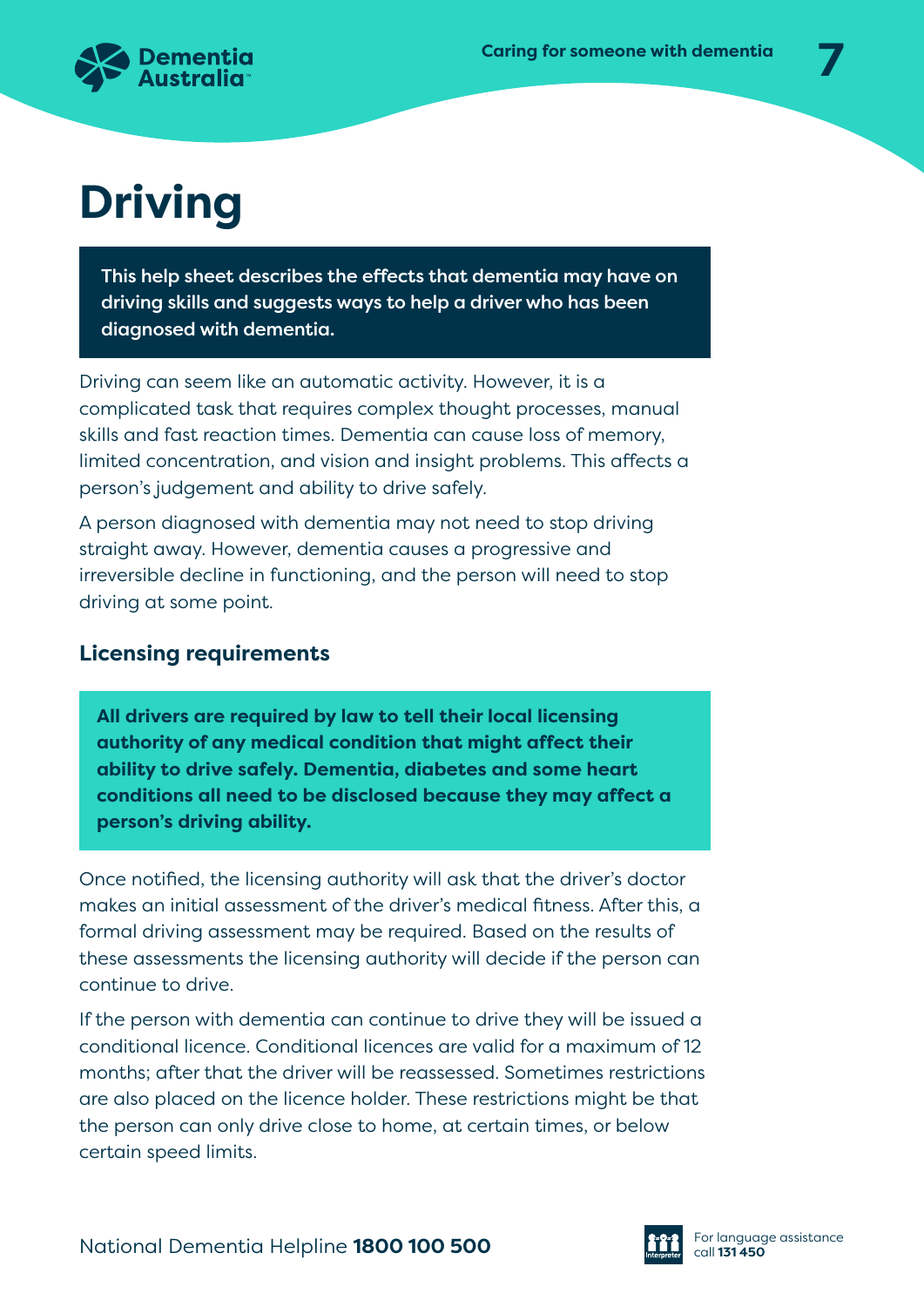

**If a person with dementia continues to drive and they have not notified their licensing authority, or if they continue to drive after their licence has been cancelled or suspended, there can be serious consequences. If the driver is in a crash they could be charged with driving offences or be sued. In addition their insurance company may not provide cover.**

## **Individual responses**

For people living alone or in rural and remote areas it can be especially difficult to manage without driving. People may feel a loss of independence or identity when they can no longer drive. For someone in the early stages of dementia making the decision to give up driving can be very challenging.

Some people will recognise their declining ability; others may not, or may simply forget that they are no longer safe to drive. For others it will be a relief to no longer have the responsibility of driving.

## **Signs that dementia may be affecting a person's driving**

Changes in driving behaviour may have been occurring for some time without being noticed. Consider the following driving warning signs:

- Vision Can they see things coming straight at them and from the sides? Can they see and respond appropriately to traffic signs and signals?
- Hearing Can they hear the sound of approaching cars, car horns and sirens and respond appropriately? Do they pay attention to these when in the car?
- Reaction time Can they turn, stop or speed up their car quickly?
- Problem solving Do they become upset and confused when more than one thing happens at the same time?
- Coordination Is their coordination affected? Do they get the brake and accelerator pedals mixed up?
- Alertness Are they aware and understand what is happening around them?
- Can they tell the difference between left and right?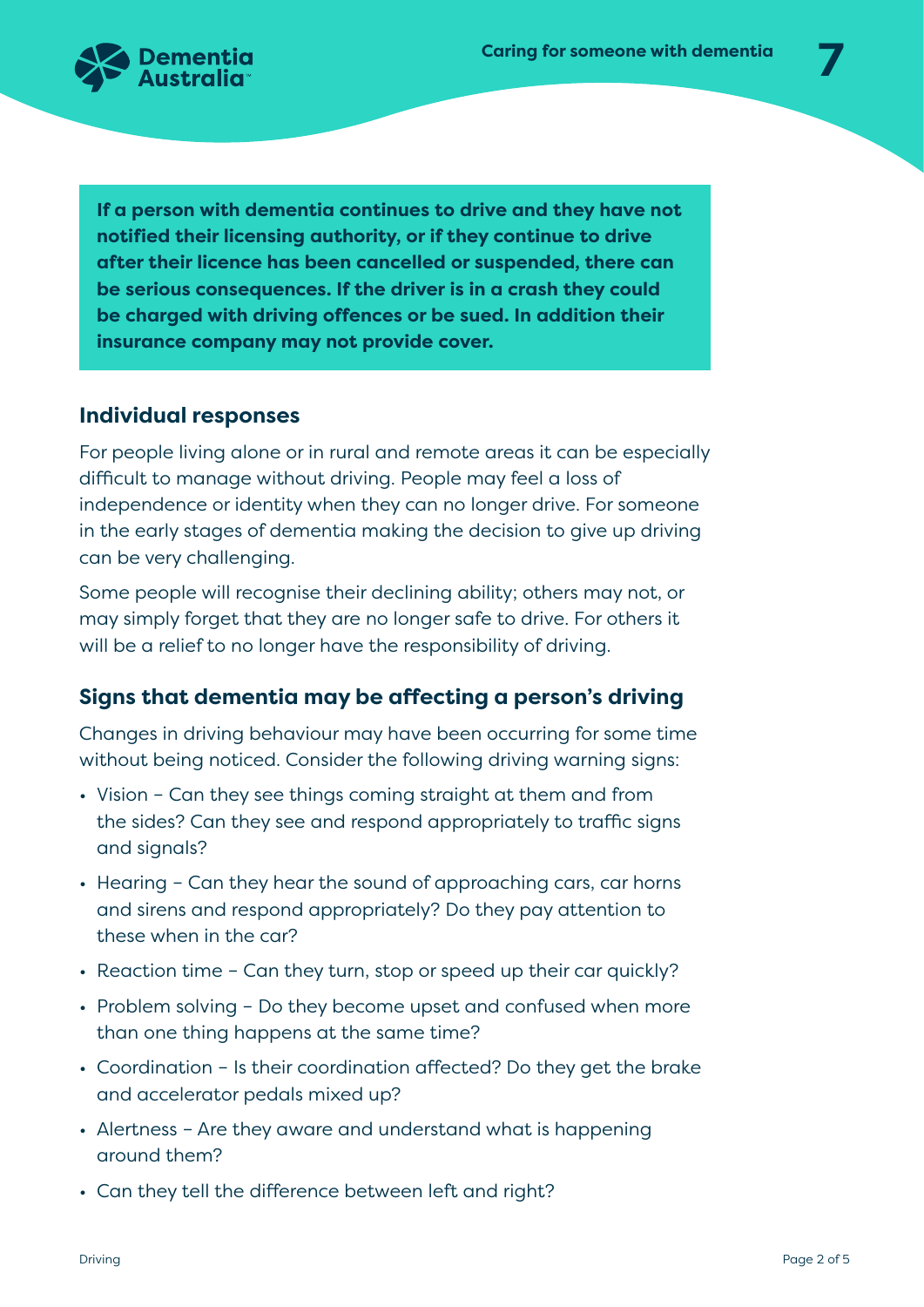

- Do they become confused on familiar routes? Do they get lost or take a long time on familiar journeys?
- Do they understand the difference between Stop and Go coloured lights?
- Are they able to stay in the correct lane?
- Can they read a road map and follow detour routes?
- Has their mood changed when driving? Some previously calm drivers may become angry or aggressive.
- Are there new bumps and scratches on the car?

# **Where safety is an immediate concern**

If you have concerns about a person's ability to drive, try speaking to them or to their doctor. You can also contact your local licensing authority to discuss your concerns. The licensing authority may contact the driver and advise that a medical and driving test is necessary. You can also contact Dementia Australia to discuss any specific concerns or situations that you are facing.

For someone in the early stages of dementia, actions such as hiding the keys, taking away a license or disabling the car could seem disrespectful or hostile. These actions may not even succeed as the person may continue to drive without a licence, fix their car or even buy a new one.

#### **Starting conversations about driving**

Some suggestions for when and how to raise concerns about driving:

- Start discussions as early as possible after diagnosis, and at a time when everyone is calm.
- Where possible, have discussions when there have been changes in medications or health status, rather than during or after a driving incident.
- Have short and frequent conversations, rather than one long discussion.
- Concentrate on the person's strengths and the positive aspects of other options.
- Acknowledge that giving up driving is hard to do.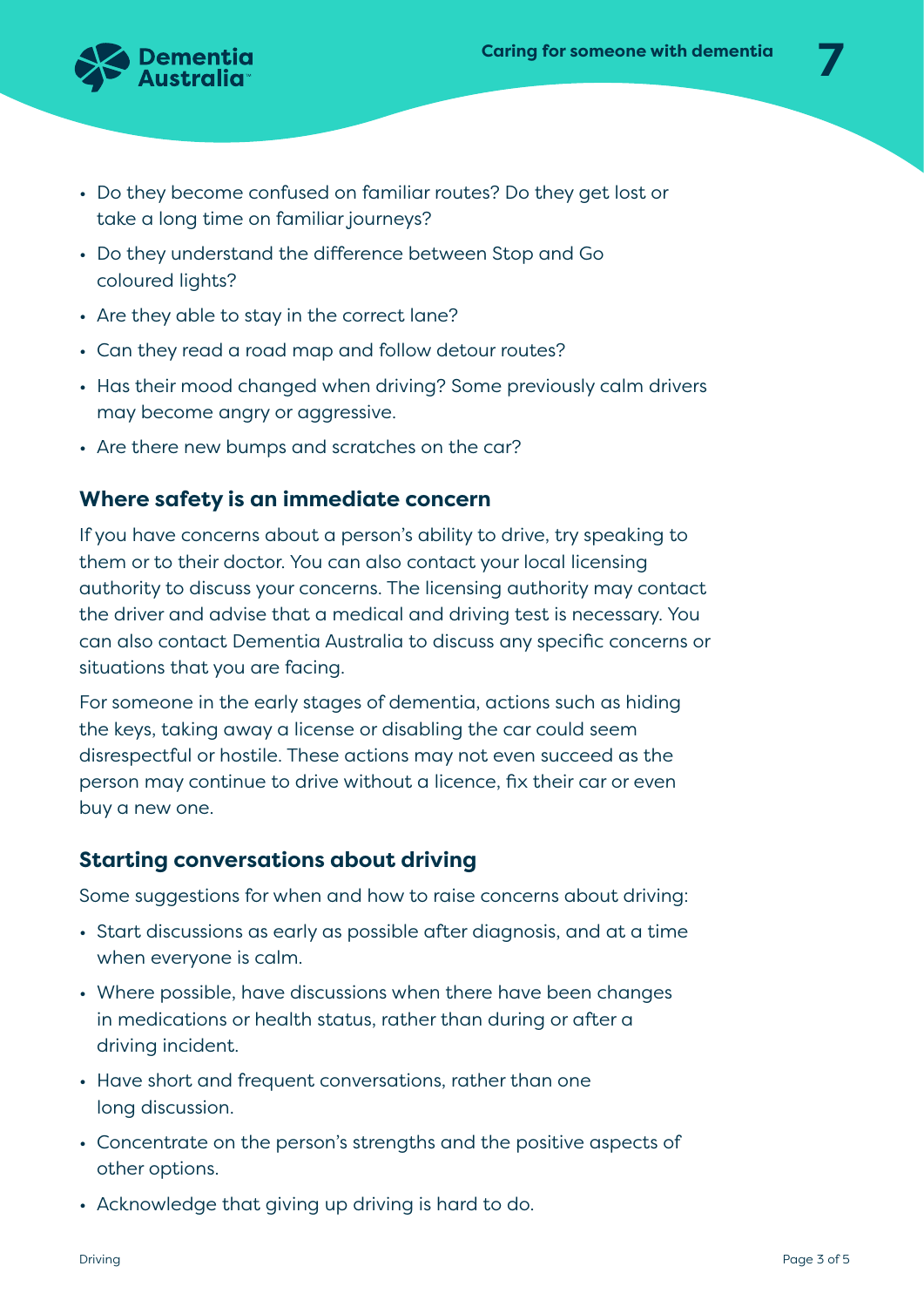

- Normalise the situation − everyone will have to stop driving at some point.
- Focus on the nature of the disease many people with dementia have very safe past driving records, but this has no bearing on their safety as a driver with dementia in the future.
- Focus on the financial benefits of selling the car.
- Be respectful and try to understand how the person with dementia will be feeling.
- Consider what driving means to the person. Owning a car and driving can mean more than just mobility to a driver. It can be a sign of status, a hobby and even a job. Think about ways that this relationship to the car and driving might be addressed in other ways.

# **Alternatives to driving**

You can support drivers by helping them to reduce the need to drive and find alternatives for getting around.

Things to try:

- Offer to support the person by driving them to appointments, social gatherings and to access shops and services.
- Encourage the use of buses, trains or taxis when possible.
- Encourage walking when possible. You may find GPS technology can be helpful.
- Investigate community transport available in your area. Check with your local council.
- Encourage the use of home delivery services for food, medical prescriptions and your local library.
- Ask family and friends to assist with transport, either by driving the person or accompanying them on other transport.

When people stop driving they often stop making social trips, like visiting friends, family, attending functions or participating in hobbies. It is important that social contacts are maintained, try to continue these trips wherever possible.

Some people find benefits from no longer driving, such as less stress, reduced costs and enjoyment of the journey.